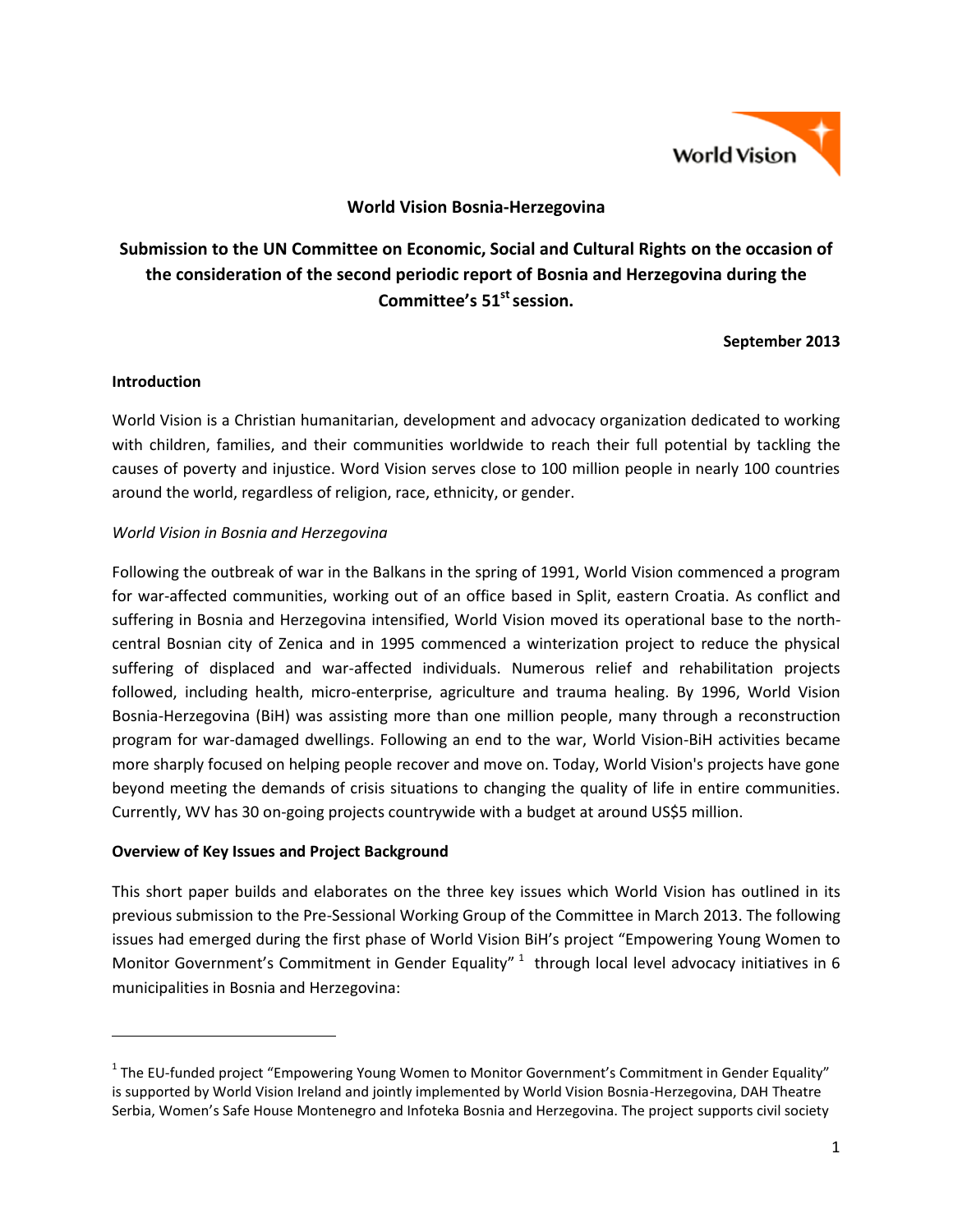- 1. discrimination of women in the labour market;
- 2. almost zero political participation of women at the grassroots level; and
- 3. few or non-existent opportunities for youth in rural areas to enjoy their cultural rights.

The local level advocacy methodology applied in this process was Citizens Voice and Action (CVA). Citizen Voice and Action is an approach that aims to increase dialogue between ordinary citizens and organisations that provide services to the public. It also aims to improve accountability from the administrative and political sections of government (both national and local) in order to improve the delivery of public services. The approach aims to empower communities to influence the quality, efficiency and accountability of public services.

Citizen Voice and Action works through the mobilization of citizens, equipping them with tools to monitor government services, and facilitating a process to improve those services. CVA includes three implementation phases (Enabling Citizen Engagement; Engagement via Community Gathering; and Improving Services and Influencing Policies). Community Gathering, as evidence of citizen's engagement, is a series of linked participatory processes that focus on assessing the quality of public services (like health care, education etc.) and identifying ways to improve their delivery. Community members who use the service, service providers (such as clinic, employment bureaus, police etc.) and local government officials are all invited to participate. The process is collaborative  $-$  not confrontational. Simply put, nobody wants an underperforming school or clinic in their community, and local authorities are often eager to work with citizens to improve these essential facilities. Operating in the social space between citizens and decision makers, service providers sometimes feel frustrated with poor implementation of the regulations and policies by the government as well as low engagement by citizens.

Under the CVA project, four youth teams in the municipalities of Visoko, Doboj Istok, Lukavac and Sapna have been working on the issues relevant for this paper. Detailed explanation is given below under each item, together with some references to the relevant research recently done by WV's partnering organisations. In each municipality approximately 20-30 young people were engaged directly, while wider audiences were reached through social networks, as the most frequent way of communication among young people.

## **1. Discrimination of women in labour market (Article 6 and 7 of the UN Convention on Economic, Social and Cultural Rights)**

In spite of the existence of a favourable legal framework, many factors, including stereotyping on male and female occupations, continues to create a discriminatory environment in the BiH labour market, in general towards:

 $\overline{a}$ 

organizations in Serbia, Montenegro, and Bosnia and Herzegovina involved in promoting gender-sensitive laws, policies and action plans. It focuses on engaging youth and young adults (18-30 years old) to monitor and advocate for gender equality in law and policy implementation.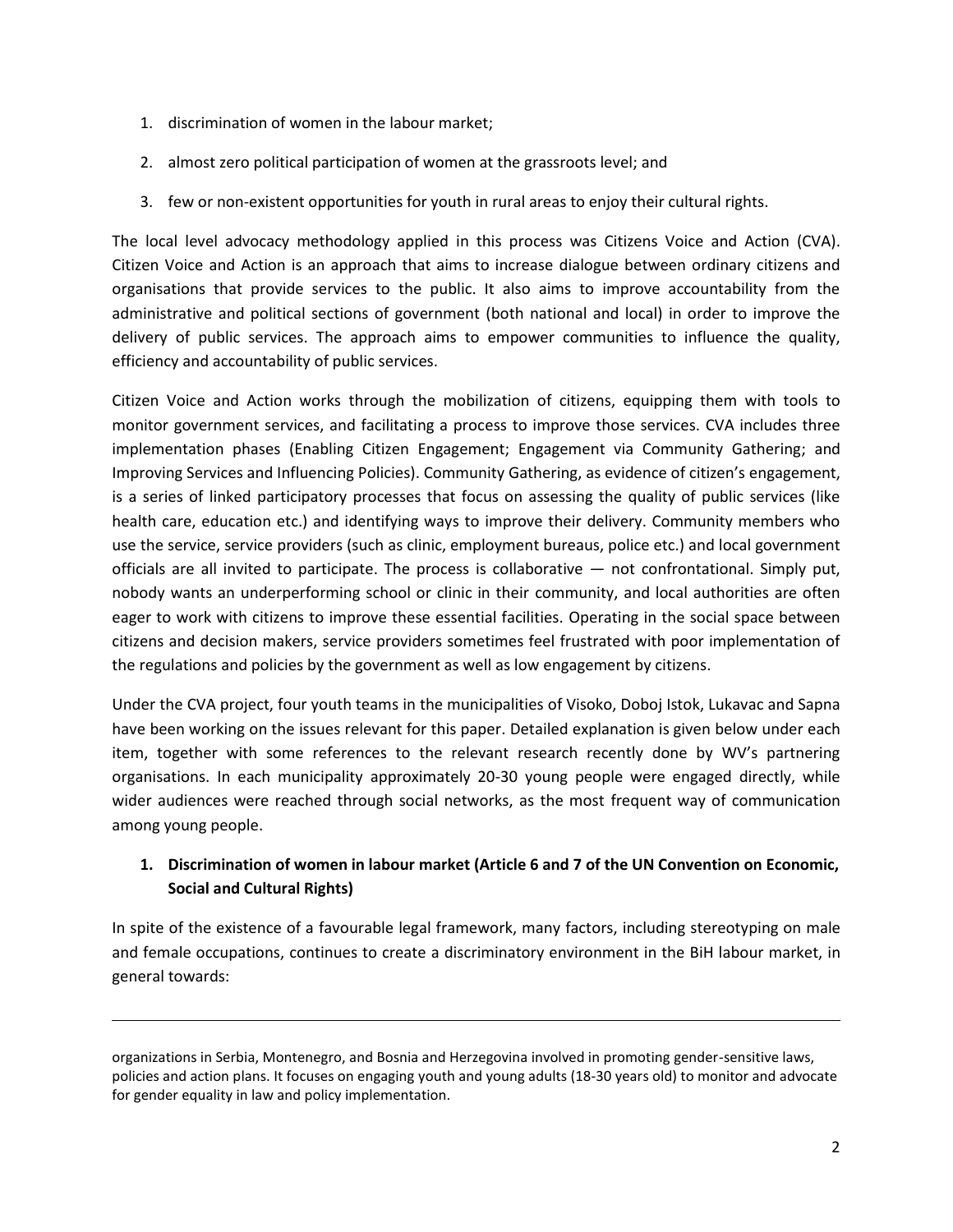- young women of reproductive age who employers will presume to become absent from work to care for children (if they are employed and in maternity leave, reimbursements vary from one administrative unit to another, thus discriminating women based on their residence status);
- women over 40 who were actually absent from work due to child care.

In a particularly difficult position are single mothers (divorced women who do not receive child support from ex-husbands are not legally considered as single mothers), women who have suffered domestic violence, or who belong to a marginalized and socially excluded group (Roma, women with disabilities).<sup>2</sup> This situation contributes to further feminization of poverty in the country.

According to the State Statistical Agency, women's participation in labour market in Bosnia and Herzegovina was 33.2% in 2011, while the employment rate was only 23% for women vs. 41.3% for men.

The research conducted by WV's partner "Zene zenama" in 2012<sup>3</sup> showed that gender inequality mirrors in:

unequal opportunities in the process of looking for/ getting employment.

All laws in BiH (RS, Federation, Brcko District) forbid gender discrimination while looking for jobs, getting employment and at the work place. However, the research showed that more than half (55.8 %) of interviewed women of different ages have seen vacancy notices which state a gender preference, while the percentage of those who actually faced gender discrimination is slightly less but still high (44.2 %). Discrimination by age in vacancies was stated by more than 70% of interviewees in this research, the problem being more serious considering that this kind of discrimination is not mentioned (forbidden) in any of the existing respective laws. The same stands for the marital status – the laws do not recognise marital status as potential cause of discrimination. More than 40% of survey participants stated that they were asked about their marital status and number of children during the job interview.

This is seen as a potentially discriminatory practice by the 68.7% of interviewed women who perceive that people who are not married have more chances to find employment, while another 10% think that married couples without children are more likely to get a job. In the job interviews more than half of the participating women were asked about their intentions to have children.

According to the existing laws employed women enjoy additional protection during pregnancy, delivery and period of maternity, with mandatory paid maternity leave. All labour laws in Bosnia and Herzegovina prohibit firing women during pregnancy or maternity leave, however, 8.6 % of interviewed

l

<sup>2</sup> Policy analysis by "Udruzene zene" Bajaluka, 2012

<sup>3</sup> *Rodne (ne)jedakosti na trzistu rada u BiH – Zenska strana price* /*Gender (In)equalities in the labour market in Bosnia and Herzegovin – Women's side of story/* by Sanela Basic and Milanla MIkovic, Zene zenama, Sarajevo, 2012.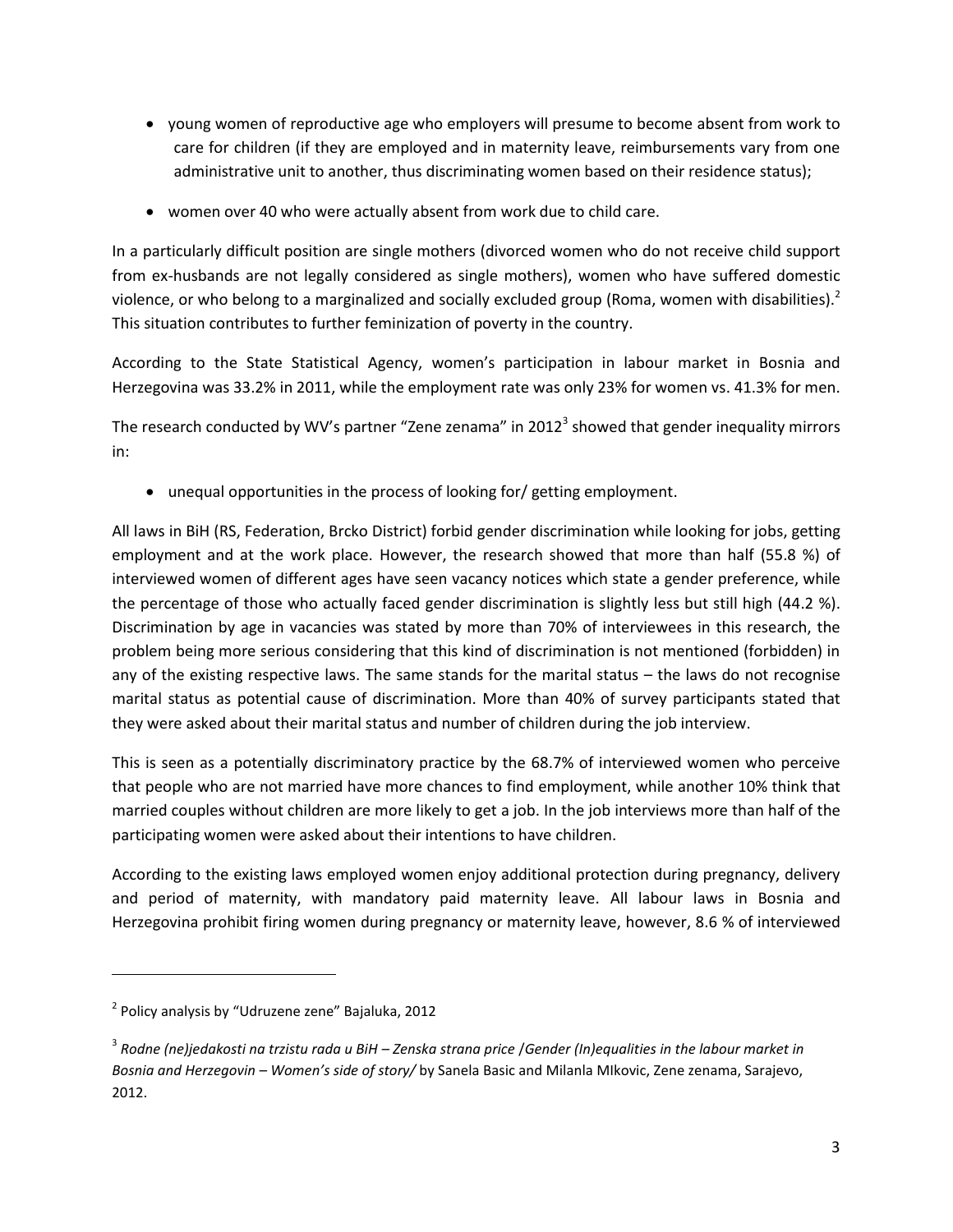women were actually fired because of being pregnant, and an additional 5.6% during their maternity leave.

Another study, done by VESTA Association<sup>4</sup> gives an insight into gender insensitivity of the state budgets at all levels (entities, cantons, district), which causes a deepening of gender discrimination, and which is the most obvious in the most sensitive period of their lives. Unequal distribution of funds discriminates pregnant women and mothers who are entitled to benefits during pregnancy and maternity leave. In Bosnia and Herzegovina there is no unique regulation of this right – it is the responsibility of entities, cantons and Brcko District, and the actual support depends on the financial strength of each level of governance. The consequence of these disparities is that significant number of women do not enjoy this right – due to gender insensitivity of the budgets, the money goes to other, "higher" priorities.<sup>5</sup>

During the Citizen Voice and Action process in Visoko municipality (24 persons participated, men and women equally), young women scored the availability of information about job opportunities for women with 1.75 on a scale from  $1 - 5$  (1 means "not satisfactory" and 5 means "excellent"), while service providers (employees of Employment Agency) scored the same service with 4. At the interface meeting it is agreed that this gap will be bridged by inclusion of local youth associations in the process of information sharing. Gender stereotyping is not registered in the official process of advertising but employers often verbally share their preferences with the agency.

#### *Government response*

There are several strategic documents which enable improvements in this area, which were drafted during the report writing and finalized in the meantime:

- Gender Action Plans in both entities in BiH (Republic of Srpska and Federation of BiH)
- Employment strategies in both entities
- Social inclusion strategies

While all these documents do pay attention to women and aim at an increase in their employment, there are not enough concrete programmes to support women's employment and self-employment. Monitoring of implementation of the Laws on gender equality and prohibition of all sorts of discrimination is poor and inefficient.

### *Proposed Questions:*

 $\overline{\phantom{a}}$ 

<sup>5</sup> Complete studu available at:

[http://www.vesta.ba/files/Analiticka%20podloga%20za%20izradu%20strateskih%20smjernica%20za%20prava%20](http://www.vesta.ba/files/Analiticka%20podloga%20za%20izradu%20strateskih%20smjernica%20za%20prava%20porodilja%20u%20BIH.pdf) [porodilja%20u%20BIH.pdf](http://www.vesta.ba/files/Analiticka%20podloga%20za%20izradu%20strateskih%20smjernica%20za%20prava%20porodilja%20u%20BIH.pdf)

<sup>4</sup> *Analiticka podloga za izradu strateskih smjernica za unapredjenje polozaja porodilja u BiH uz koristenje procesa rodno odgovornog budzetiranja,* Udruzenje VESTA, Tuzla 2011.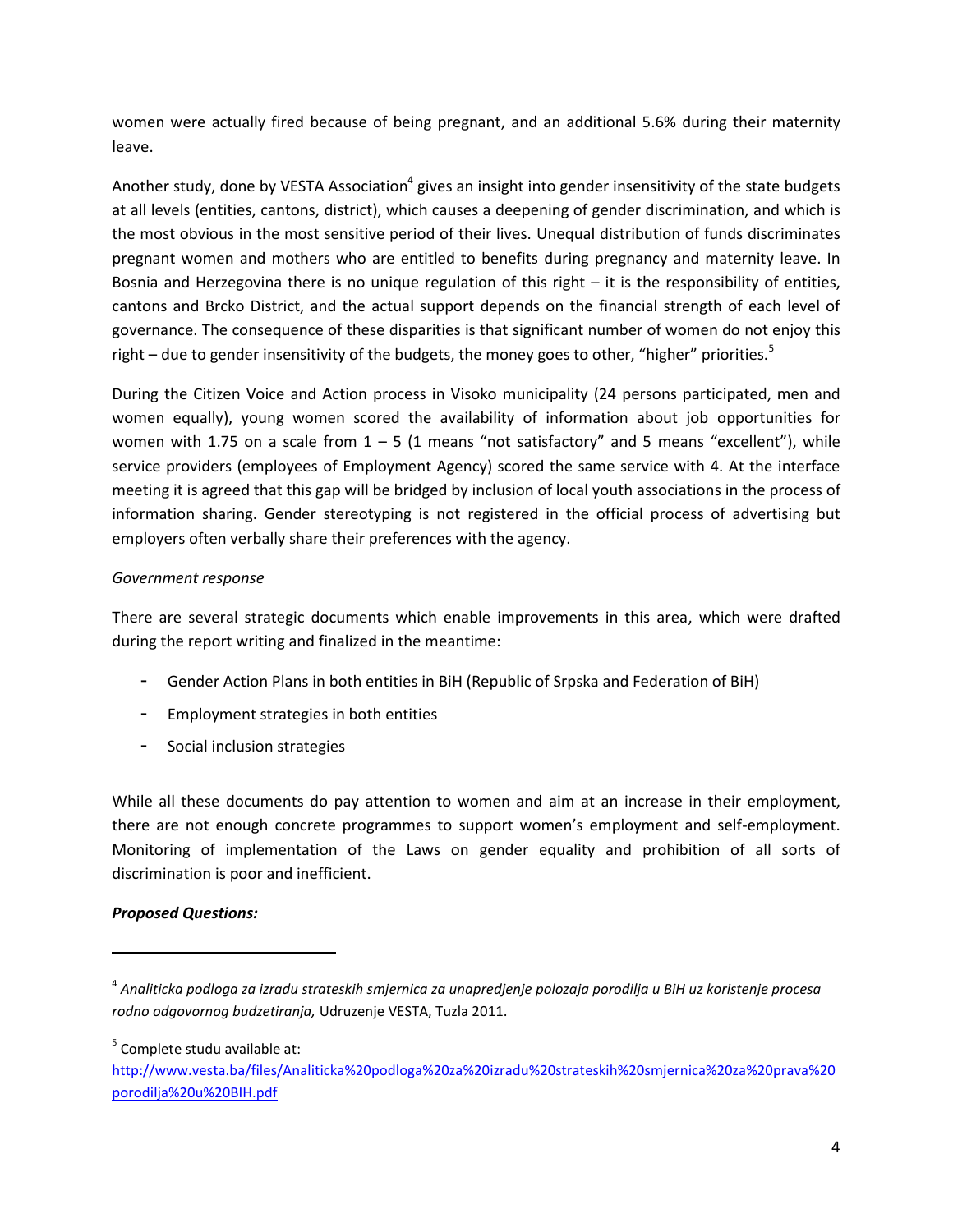**What are the plans for the reinforcement of the Gender Equality Law, in terms of routine data disaggregation in all state institutions? When will the monitoring mechanisms of discrimination be established/ improved?**

## **2. No political participation of women at the grassroots level (Articles 3 and 4 of the UN Convention on Economic, Social and Cultural Rights)**

While the overall level of political participation of women in Bosnia and Herzegovina is far from acceptable, their participation at the grassroots level does not exceed 3%. Local community councils are made up almost exclusively of male representatives. "I can't remember a woman has ever been a member of local council", says one of the young men from the local advocacy team in Doboj Istok, BiH.

Some actions have indeed been taken in this field, e.g. the appointment of Gender Commissions at the municipal level as well as implementation of various projects on localizing gender in municipalities. However, no actions were taken at the very grassroots level, especially in rural areas. In addition, very few of the established Gender Commissions have actually achieved results in promoting the political participation of women.

Citizen Voice and Action in Doboj Istok municipality showed that women participated neither in development nor in implementation of the local development strategy in their municipality and local community. There were very few women candidates at the local elections (2 were elected as councillors at the Municipal Council), and prior to 2013, no woman had ever stood as a candidate at the lowest level of local community council. Women themselves scored their political participation in Doboj Istok with 1 (not satisfactory) and have started a discussion about root causes of this situation.

### *Proposed Question:*

**What are the plans to improve the work of the Gender Commissions at the municipal level? Are there any initiatives to increase women's participation in local councils?**

## **3. Cultural Rights of young people (Article 15 of the UN Convention on Economic, Social and Cultural Rights)**

Young people in rural areas of Bosnia and Herzegovina rarely participate in the cultural life of their communities. Culture is treated as luxury rather than a need and it is rarely budgeted in grassroots action plans. Young people who live in villages feel neglected and excluded from the cultural life even though the local authorities are legally obliged to create opportunities for cultural life of local communities.

During Citizen Voice and Action, respect of cultural rights of young people was scored with the lowest marks in rural communities of Poljice in Lukavac municipality, as well as in Sapna and Doboj Istok municipalities. All youth teams who led the CVA process identified the objectives in local strategies as being vague, unspecific, and never achieved in practice, so that young people have no opportunities to